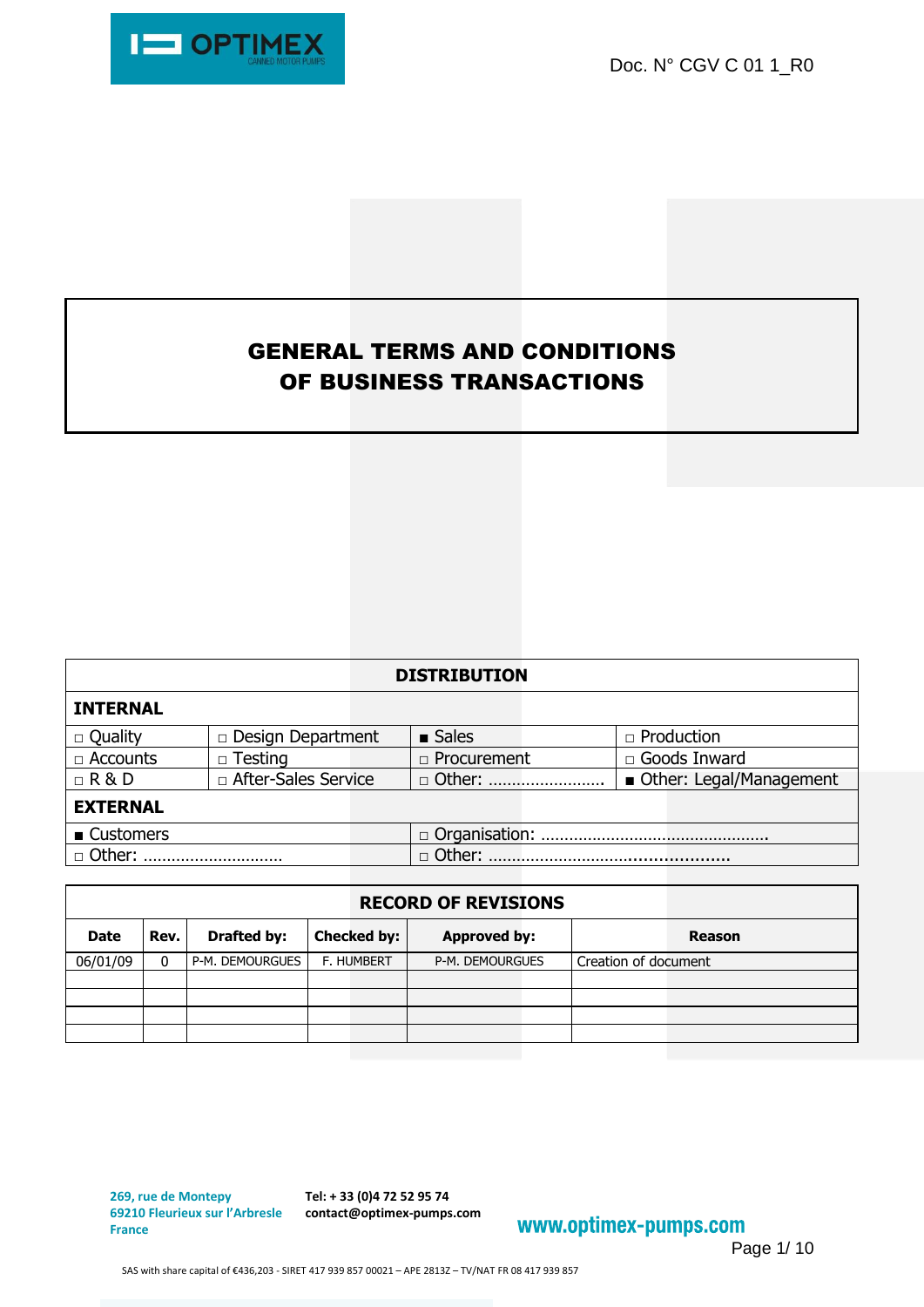# **1 - General statements**

### **1.1 - Customary professional practices**

These general terms and conditions of business transactions codify the customary professional practices for suppliers of pumps, vacuum pumps, compressors, valves, taps and accessories, and for provision of services. In that regard, as a professional reference, they are filed with the Bureau of customary practices at the Clerk's Office of the Commercial Court of Paris.

# **1.2 - Application of the General Terms and Conditions**

They conform to the regulations of competition law.

Pursuant to article L441-6 of the Commercial Code, the supplier's general terms and conditions constitute the legal basis of commercial negotiations. They apply to the contractual relationships between the « Supplier » and the purchaser company hereinafter referred to as « the Purchaser ». Any departure from these general terms and conditions must be expressly accepted by the Supplier in writing.

## **1.3 - Legal status of contracts**

These general terms and conditions are governed by the law of sales when they apply to the supply of standard products. They are governed by business contract law and, when appropriate, by the law of subcontracts, when they apply to the manufacturing of a product based on specifications or to a provision of service.

## **1.4 - Cooperation of the parties**

The Purchaser has the duty to cooperate with the Supplier and to provide it in writing with all complete, specific and reliable information regarding:

- its clearly expressed needs,
- the conditions for operation of the equipment and for the environmental requirements thereof,
- the composition and special characteristics of products that it must treat with the equipment.

The conformity of a contract shall be assessed as a function of the

Purchaser's fulfilling of these obligations. In no event shall the Supplier be held responsible for the consequences of an omission or error in elements that the Purchaser provides. These obligations also involve possible phases of study, realization and development of the equipment. These obligations apply as well to the Purchaser's agent or representative. The Supplier shall be attentive to the Purchaser's requests, and shall satisfy them to the extent that it is feasible to do so, providing that they comply with the contract and the professional standards. The Supplier shall advise, within the limit of its technical knowledge, of any possible construction constraints and effects of which it may become aware regarding use of the equipment.

# **2 - Contractual documents**

These general terms and conditions, as well as the particular terms and conditions agreed by the two parties constitute an integral part of the contract. The Supplier's technical specifications constitute the technical basis of contracts unless otherwise specifically agreed.

Documents such as promotional materials, catalogues, advertising, and prices that are not expressly specified in the particular terms and conditions are not part of the contract. Information, photos,

**269, rue de Montepy 69210 Fleurieux sur l'Arbresle contact@optimex-pumps.com France Tel: + 33 (0)4 72 52 95 74**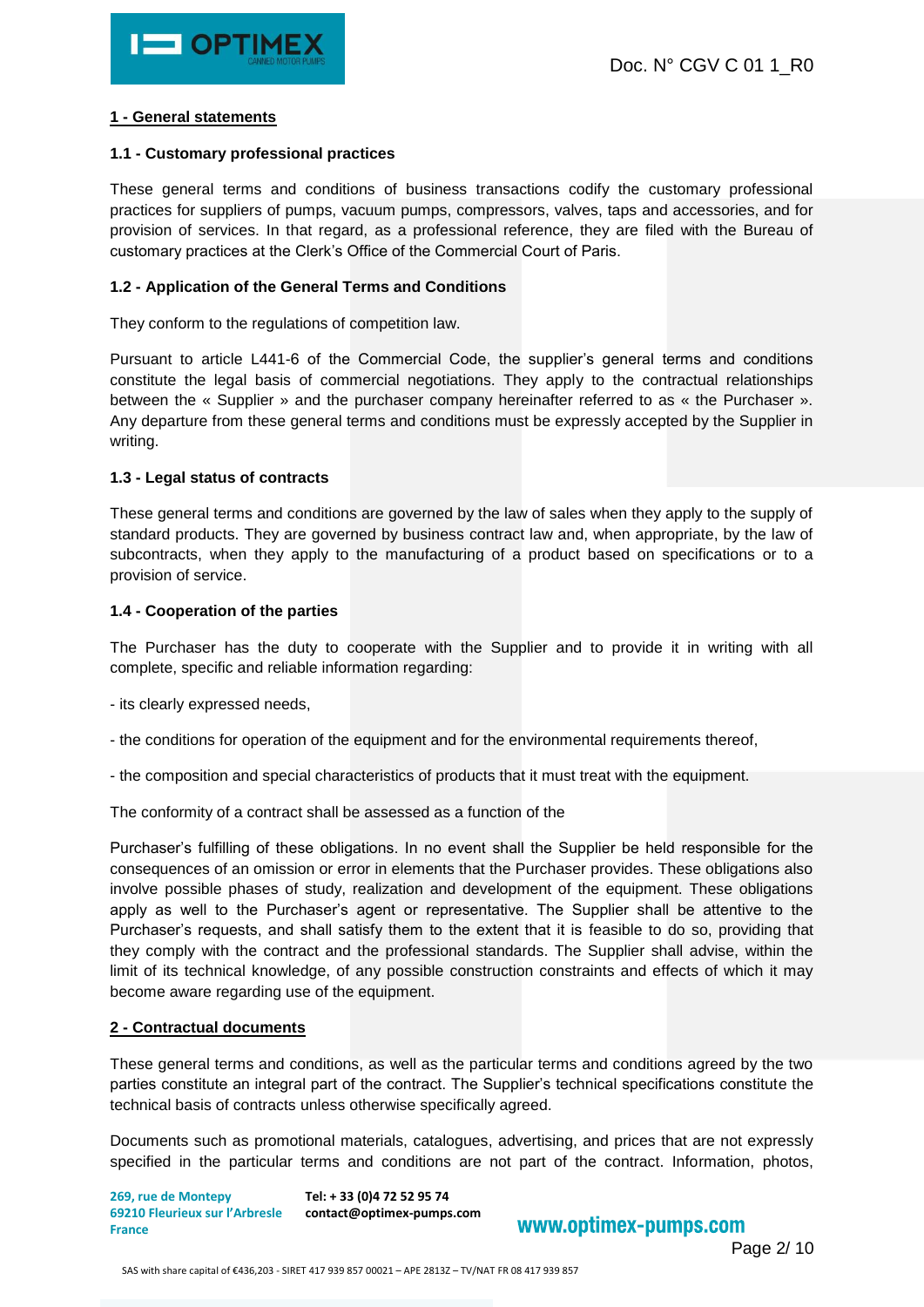

weights, prices and drawings appearing in catalogues, leaflets and price lists are provided only for indicative purposes, and are not contractual documents. The Supplier reserves the right to make any changes therein.

# **3 - Orders, training and content of the contract**

## **3.1 - Offer, prices and acceptance**

Unless otherwise provided, the offer is valid for one month.

The prices are established "ex-factory" net of taxes, customs duties, costs of transport, insurance and packing, and are billed pursuant to the contractual terms.

For catalogue products, a change of price shall be transmitted to the Purchaser within 2 months prior to the application thereof. Unless otherwise agreed beforehand on a specific price, any delivery of catalogue products is invoiced at the price indicated on the order's acknowledgement of receipt.

Payments are made in euros unless otherwise specified in the contract. If, in order to satisfy the Purchaser's requests, specific prior studies are required for establishing the offer, but this offer is not followed by an order, these studies shall be subject to a specific charge. Completion of the contract occurs only with the Supplier's express acceptance of the order in writing by any means. An intention to place an order shall not be deemed to constitute an order.

## **3.2 - Content of supplies**

The contract shall be limited strictly to the supplies and services that are expressly specified by the Supplier in its offer or catalogue.

The Supplier reserves the right:

- to replace the contractual products by products of equivalent specifications, provided that the Purchaser does not suffer any price increase or a change in quality.

- and to entrust to any subcontractor of its choice the totality or part of the subject studies, supplies or services.

#### **3.3 - Change**

Any change in the contract requested by the Purchaser must be expressly accepted by the Supplier and formalized in a written agreement, which shall take into account the additional costs and times resulting there from.

#### **3.4 - Suspension**

Any suspension of the contract requested by the Purchaser must be expressly accepted by the Supplier and formalized in a written agreement, in which the duration of suspension, the additional costs and times as a result thereof shall be defined.

In any event, the Supplier may invoice the part of the order that is already in process.

#### **3.5 - Cancellation of order**

The order expresses the Purchaser's irrevocable commitment; hence, the Purchaser cannot cancel it unless the Supplier expressly consents thereto beforehand. Consequently, if the Purchaser requests cancellation of all or part of the order, the Supplier has the right to demand execution of the contract and full payment of the sums stipulated therein.

**269, rue de Montepy 69210 Fleurieux sur l'Arbresle contact@optimex-pumps.com France Tel: + 33 (0)4 72 52 95 74**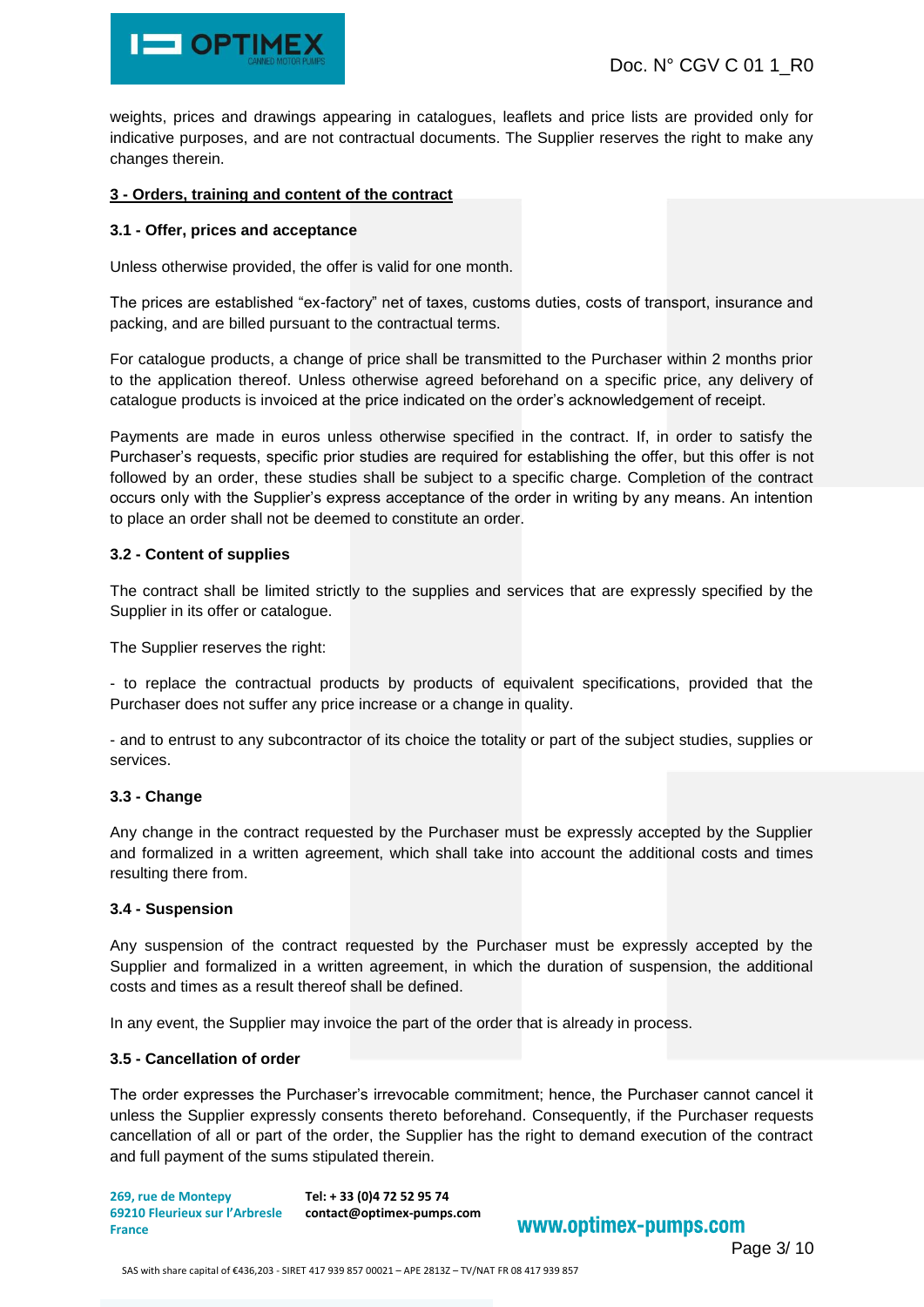

# **3.6 - Returns of products**

A return - i.e. the return of goods and the establishment of a credit for the Purchaser - may be effectuated only with the express prior written agreement of the Supplier, which will specify the conditions thereof. The fact that the Supplier agrees to take back a product does not confer on the Purchaser the right to return other products, even if identical. If the Supplier consents to a return, it must, in particular, meet the following cumulative conditions:

- a return is accepted only of products displayed in the Supplier's catalogue in effect at the time of the return request ;

- the Purchaser must return the product carriage paid, at its expense an risk, to the place indicated by the Supplier ;

- the product must be returned in perfect condition, protected and packed in its original packing ;

- a return does not exempt the Purchaser from its obligation to pay ;

- a return gives rise to the establishment of a credit corresponding to the price of the products involved, after verification of the condition thereof, less a fixed deduction for administrative processing of the return. In the case of the manufacturing of a product pursuant to specifications meeting the Purchaser's technical specifications, no return shall be accepted.

## **4 - Trial sale**

For commercial reasons, the parties might decide to conclude a «trial » sale only for a standard product, based on specifications and a trial period that have been agreed upon. The sale shall be definitive if, during the trial period, the Purchaser does not provide the Supplier a written documentation of non-conformity with the specifications, which must be approved by the Supplier. In the event of non-conformity, the Purchaser must return the product at its expense, risk and peril within 8 days. The Purchaser shall be responsible for the expert evaluation and possible restoration of the product.

Throughout the trial period, the Purchaser shall assume the risks in the possession and use of the product, and shall subscribe to relevant insurance.

#### *5 - Characteristics and status of ordered products*

#### **5.1 - Purpose of products**

Delivered products conform to the technical regulations applicable thereto and to technical standards in respect to which the Supplier has expressly declared the conformity thereof.

The Purchaser is responsible for installing the product pursuant to the ordinary conditions of use and in accordance with the safety and environmental laws that are in effect at the place of use, as well as with the proper procedures of its profession.

In particular, it is the Client's responsibility to select a product that meets its technical requirements and, if necessary, to ensure with the Supplier that the product is suitable for the envisaged application.

#### **5.2 - Packing of products**

Non-returnable packing is not taken back by the Supplier. Packing is effectuated according to the Supplier's standard. It conforms to the applicable environmental regulations according to the purpose

**269, rue de Montepy 69210 Fleurieux sur l'Arbresle contact@optimex-pumps.com France Tel: + 33 (0)4 72 52 95 74**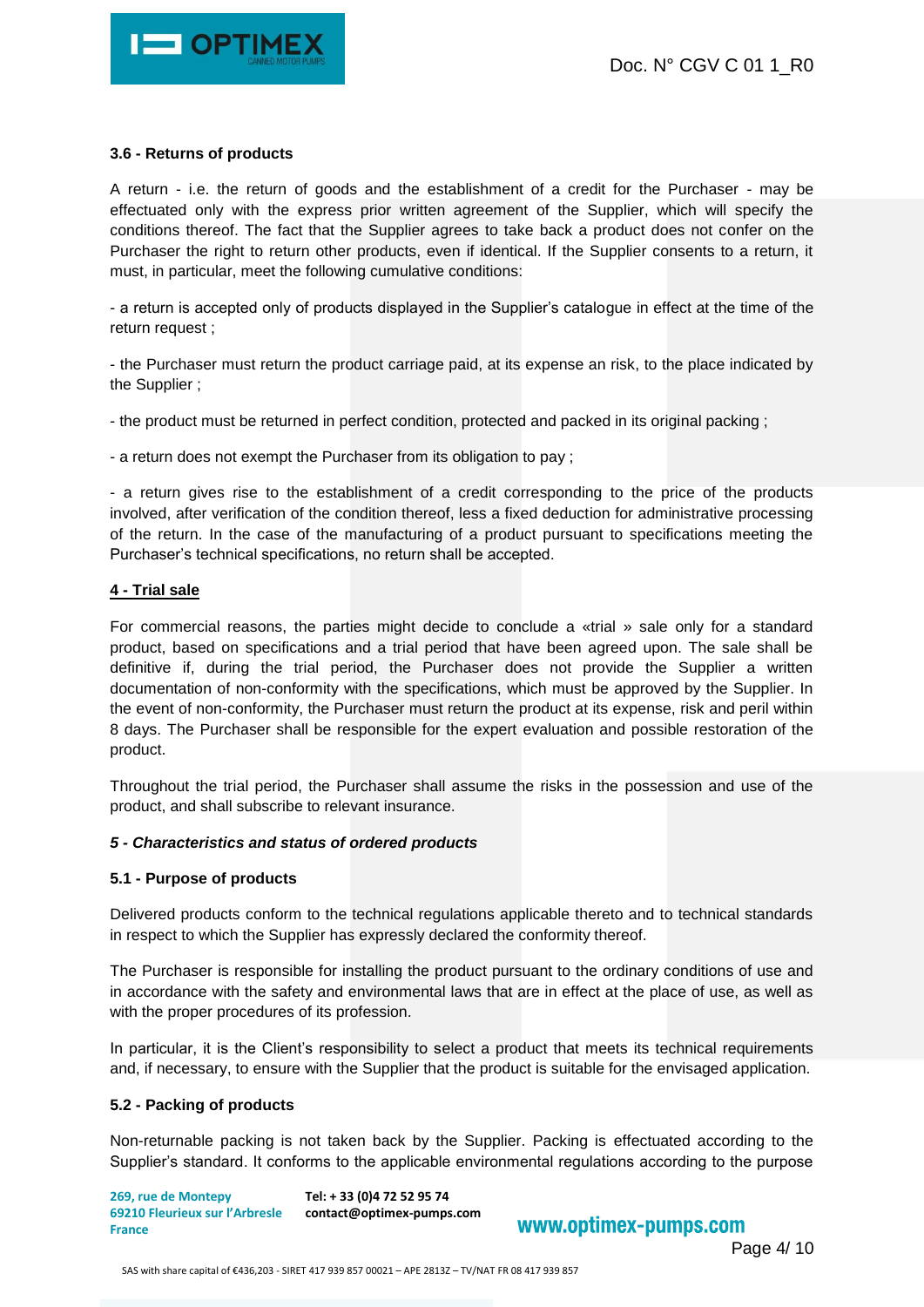

of the products. If the Purchaser desires a specific packing, it must expressly request it from the Supplier upon conclusion of the contract. The costs of special packing shall be covered by the Purchaser. The Purchaser commits to eliminate the packing pursuant to the local environmental laws.

# **6 - Intellectual property and confidentiality**

# **6.1 - Intellectual property and knowledge of documents and products**

All of the intellectual property rights, as well as the knowledge included in transmitted documents, delivered products and provided services remain the Supplier's exclusive property. Any transfer of intellectual property rights or knowledge must be subject to a specific contract. The Supplier reserves the right to make use of its knowledge and results in its research and development work.

All plans, descriptions, technical documents or estimates provided to the other party are transmitted thereto as a gratis loan, the purpose of which is to evaluate and discuss the Supplier's commercial offer. They shall not be used by the other party for any other purposes. These documents must be returned to the Supplier upon first request.

## **6.2 - Confidentiality**

The parties are reciprocally committed to a general obligation of

confidentiality regarding any oral or written information, regardless of the medium thereof (discussion reports, plans, exchanges of computerized data, activities, installations, projects, expertise, prototypes developed at the Purchaser's requests, products, etc.) that are exchanged when preparing and executing the contract, unless said information is a matter of common knowledge or will become so by means other than through the Purchaser's wrongful act or omission. Therefore, the parties commit to:

- keep strictly secret all confidential information and, in particular, refrain from disclosing or transmitting all or part thereof to any person by any means, directly or indirectly, without the other party's written authorization beforehand ;

- refrain from using all or part of confidential information for purposes or an activity other than execution of the contract;

- refrain from making copies or imitations of all or part of confidential information. The parties commit to take all necessary measures to ensure compliance with this obligation of confidentiality throughout the duration of the contract and even after the expiration thereof, and guarantee compliance therewith by all of their employees and subcontractors or other contracting parties. This obligation is absolute.

# **6.3 - Guarantee in the event of infringement**

Each party guarantees that the elements it provides or designs for execution of the contract (plans, specifications, processes, and their conditions of application, etc…) do not use intellectual rights or proprietary expertise owned by third parties. They guarantee that they have the right of free disposal of said elements without conflicting with a contractual or legal obligation.

They mutually guarantee each other against the direct or indirect consequences of any action for civil or criminal liability, particularly an action for infringement or unfair competition.

#### **7 - Delivery, transport, verification and acceptance of products**

#### **7.1 - Times for delivery**

Delivery times commence to run from the latest of the following dates:

**269, rue de Montepy 69210 Fleurieux sur l'Arbresle contact@optimex-pumps.com France Tel: + 33 (0)4 72 52 95 74**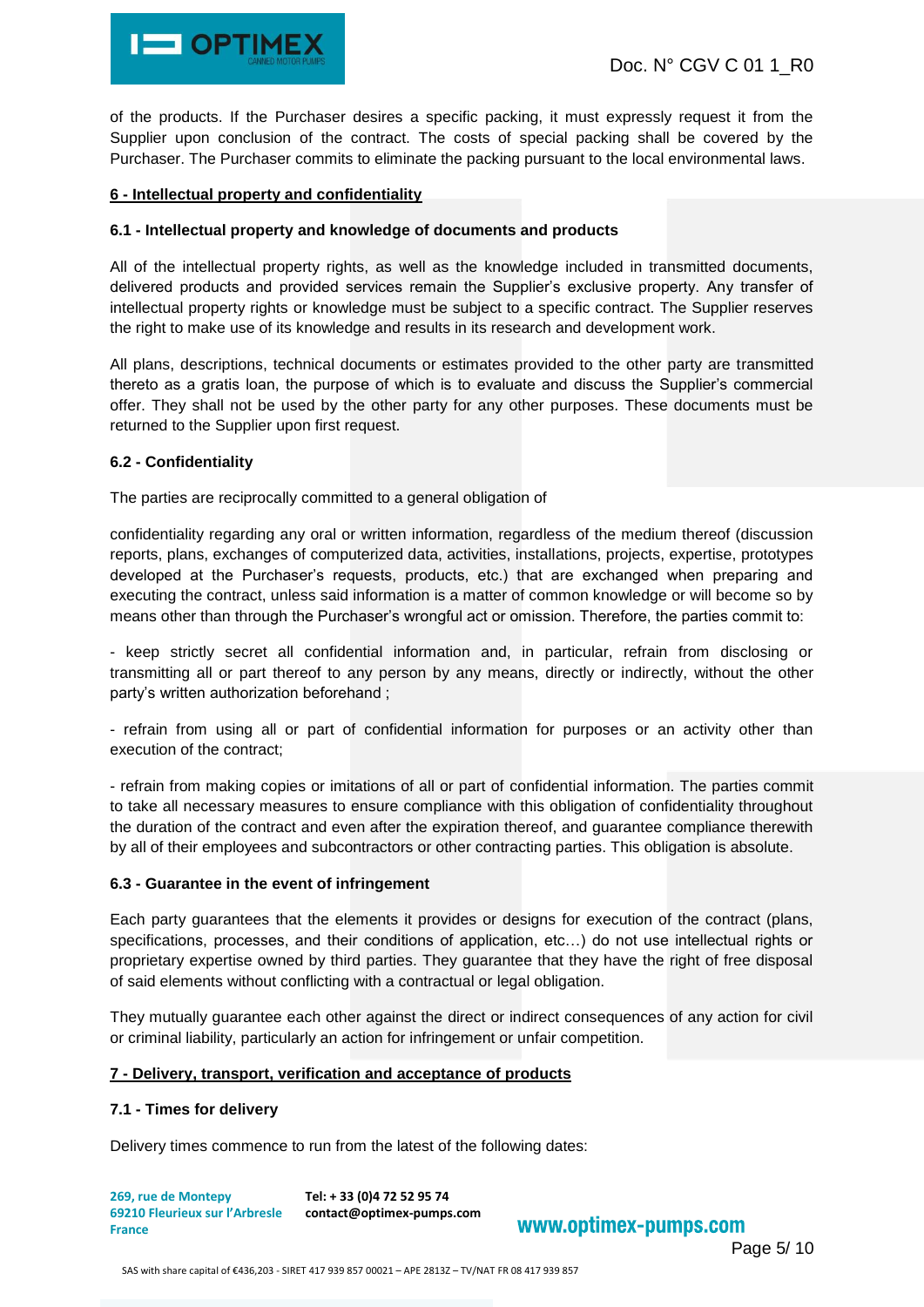

- date of the order's acknowledgement of receipt ;

- date of receipt of all of the information, approvals, materials, details of execution due from the Purchaser or which are necessary for execution of the contract, or, when applicable, receipt of the down payment ;

- date of execution of preliminary contractual or legal obligations incumbent on the Purchaser. The agreed time limits are important elements that must be specified in the contract, including their nature (times for availability, presentation for acceptance, delivery, legal acceptance, etc.). However, the stipulated time limits are only indicative and shall not be invoked in circumstances that are beyond the Supplier's control, particularly in the event of the Purchaser's failure to perform its contractual obligations.

#### **7.2 - Terms of delivery**

Unless otherwise stipulated in the offer, delivery is deemed to be made ex-factories or warehouses of the Supplier, « Ex-Works», pursuant to the last publication of the INCOTERMS of the International Chamber of Commerce, in effect on the date of conclusion of the contract. The risks are thus transferred to the Purchaser upon delivery as specified above, without prejudice to the Supplier's right to invoke the reservation of ownership clause or use its right of retention. In the event that the Purchaser contracts for the transport and assumes the cost thereof, it shall assume responsibility for all financial consequences of a direct action of the carrier against the Supplier. Any storage requested by the Purchaser shall be subject to an express agreement in which the financial terms, duration and risks must be specified.

## **7.3 - Verification of products upon delivery**

Whatever the terms of delivery, it is up to the recipient, at its expense and under its responsibility, to verify the products or have them verified upon their arrival.

In the event of damage or non-conformity with the purchase order, the recipient:

- shall note its reservations on the delivery slip, and shall immediately inform the Supplier in writing;

- shall express its reservations to the carrier according to the procedures and within the times specified by the regulations applicable to the mode of transport, with a copy thereof to the Supplier.

#### **7.4 – Taking over**

Upon the unpacking, the Purchaser must verify the conformity of the products with the terms and conditions of the contract, and must report to the Supplier any visible or detectable defects within 7 days of delivery. Any collections, controls, inspections, tests and certificates requested by the Purchaser are at its expense. These additional operations shall be carried out in factory or on site at the Supplier's discretion.

In the case of products manufactured pursuant to specifications, the contract may specify conditions of taking over.

Each of these acceptances may be effectuated with or without reservations. If acceptance is pronounced with reservations, the parties shall agree on a deadline for the lifting thereof.

The Supplier shall notify the Purchaser of the date of these acceptances which, unless otherwise agreed to, must occur within a maximum of 10 business days of receipt of the notification.

If the Purchaser, having been advised of the date of these operations, is ot present, a report of failure to attend, and acceptance shall be deemed to have occurred on the date that was set, without

**269, rue de Montepy 69210 Fleurieux sur l'Arbresle contact@optimex-pumps.com France Tel: + 33 (0)4 72 52 95 74**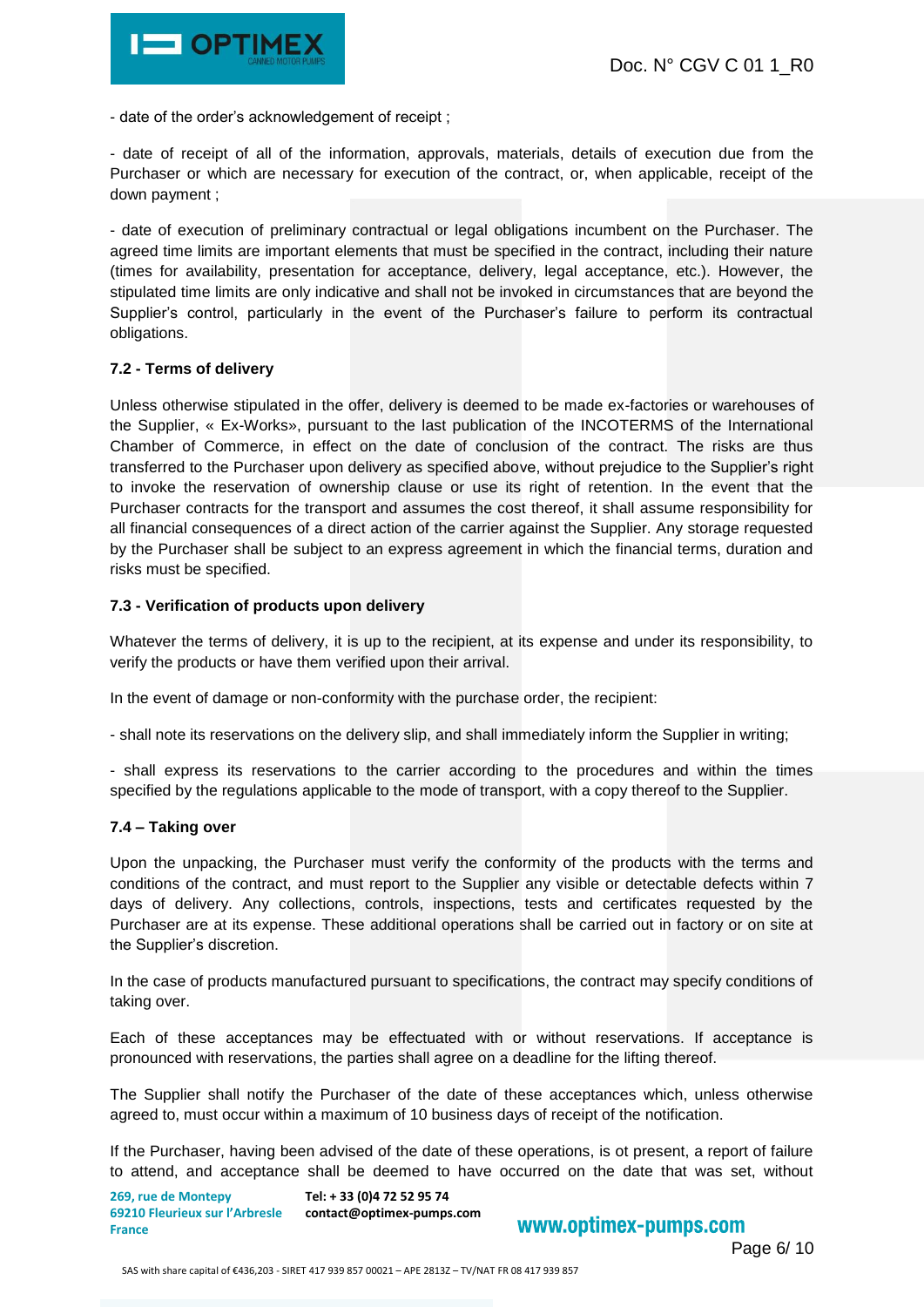

reservations. Acceptance shall also be deemed to be given without reservations if the Purchaser uses the product (even in a limited way) or if he expresses reservations considered to be minor, which do not prevent use of the product in normal conditions independent of the level of the observed performance.

## **8 - Hardship and force majeure**

# **8.1 - Hardship**

If an event that is beyond the parties' control compromises the equilibrium of the contract to such an extent that one of the parties is unable to execute its obligations, the parties agree to negotiate in good faith a modification of the contract. Such events include particularly the occurrence of a fluctuation in the price of raw materials, a change in customs duties, a change in the exchange rate or in the applicable laws and regulations. Should the parties fail in their negotiations, they agree to appoint a mediator or to call for a conciliation with the Presiding Judge of the competent Commercial Court acting as the arbitrator.

## **8.2 - Force majeure**

Neither party in this contract shall be held liable for its delay or failure to execute its obligations hereunder if such delay or failure is the direct or indirect consequence of an event of force majeure, defined in a broader scope than that of the French case law, such as the occurrence of a natural disaster, earthquakes, storms, fires, floods, conflicts, wars, attacks, labour conflicts, total or partial strikes at the premises of the Supplier, Purchaser, or the suppliers, subcontractors, providers of services, carriers, post, public services, etc, mandatory orders of the public authorities (import prohibitions, embargos), operating accidents, machine breakdowns, explosions.

Each party shall immediately inform the other party of the occurrence of an event of force majeure brought to its knowledge which, in its opinion, is of such a nature as to affect the performance of the contract. The parties must consult with each other within the shortest possible time to examine in good faith the consequences of the event of force majeure, and mutually consider the measures to be taken.

# **9 - Payment**

# **9.1 – Payment periods**

Pursuant to the Economy Modernisation Law (LME) n°2008-776 of 4

August 2008 (article L441-6, French Commercial Code), the period agreed between the parties for payment of sums due may not exceed forty-five days from the end of the month or sixty days from issue of the invoice. Pursuant to the Economy Modernisation Law (LME) n°2008-776 of 4 August 2008 (article L442-6, French Commercial Code), the following shall be punishable with a civil fine of up to two million euros:

- the imposition on a partner of payment terms which do not comply with the legal ceiling;

- requesting the supplier, without any objective grounds, to postpone the date of issue of the invoice. Within the meaning of these general conditions, the payment period, unless otherwise agreed, shall be 45 days from the end of the month as from the date of issue of the invoice. This provision may be avoided under special conditions by specifying a shorter period. Application of then law shall not affect shorter payment periods previously agreed.

A down payment is by definition paid in full, without payment terms.

**269, rue de Montepy 69210 Fleurieux sur l'Arbresle contact@optimex-pumps.com France Tel: + 33 (0)4 72 52 95 74**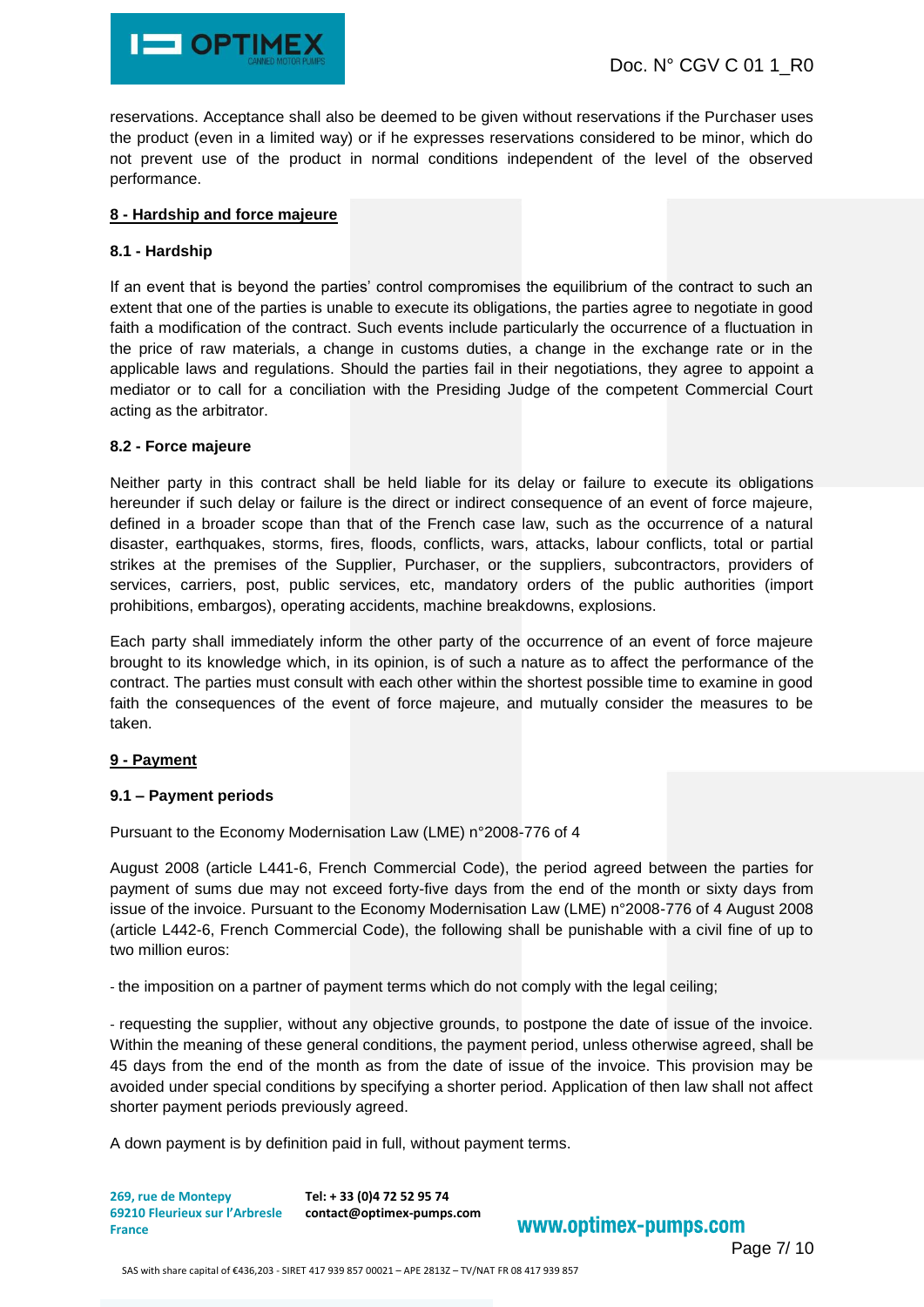

Dates of payment contractually agreed may not be challenged unilaterally by the Client on any grounds, including in the event of dispute. Premature payments shall be made without discount, unless specially agreed.

### **9.2 – Late payment**

According to Article L441-6, § 12, of the French Commercial Code, as amended by the Act N°2012- 387 dated March 22, 2012, transposing the Directive 2011/7/EU, any delayed payment makes automatically applicable, from the first day after the payment date mentioned on the

Invoice:

1/ Late payment penalties :

The late payment penalties shall be determined by application of the refinancing rate of the European Central Bank, increased by ten points.

2/ A fixed compensation of 40 Euros for the recovery costs:

This fixed sum is due by the application of a provision of the Act dated March 22, 2012, applicable from the 1rst of January 2013. Its amount is determined by the Article D441-5 of the French Commercial Code.

According to the aforementioned Article L441-6, when the recovery costs incurred are exceeding this fixed compensation, the Supplier is also entitled to obtain a justified additional compensation. Any late payment of a sum due shall entail, at the Supplier's option, expiry of the contractual term, all sums due becoming immediately payable. The fact that the Supplier avails itself of either or both of these provisions shall not deprive it of the right to apply the reservation of ownership clause set out in clause 9.5. In the event of late payment, the Supplier shall benefit, pursuant to article 2286, French Civil Code, from a right of retention over manufactured products and related supplies.

#### **9.3 - Changes in the Purchaser's situation**

In the event of deterioration in the Purchaser's situation observed by any means and/or attested by late payment or repeated tardiness, or when its financial situation substantially differs from data that are provided, delivery of orders in process shall be made only in consideration of the immediate payment thereof.

In such event, or in the event that the Purchaser sells, transfers, pledges or contributes its business to a company, or a significant part of its assets or equipment, or if a draft has not been honoured within seven business days of its sending, the Supplier reserves the right without notice to:

- declare a default resulting in the immediate pay ability of all sums that remains owed in any respect whatsoever;

- suspend any shipment;

- establish first the rescission of all current contracts and, second, retain the instalments, tooling equipment and parts that it received;

- reject any new order.

# **9.4 - Offsetting of payments**

The Purchaser is strictly prohibited from any illegal practice such as automatic debiting or invoicing of the Supplier for sums that the latter has not expressly recognized to be its responsibility.

**269, rue de Montepy 69210 Fleurieux sur l'Arbresle contact@optimex-pumps.com France Tel: + 33 (0)4 72 52 95 74**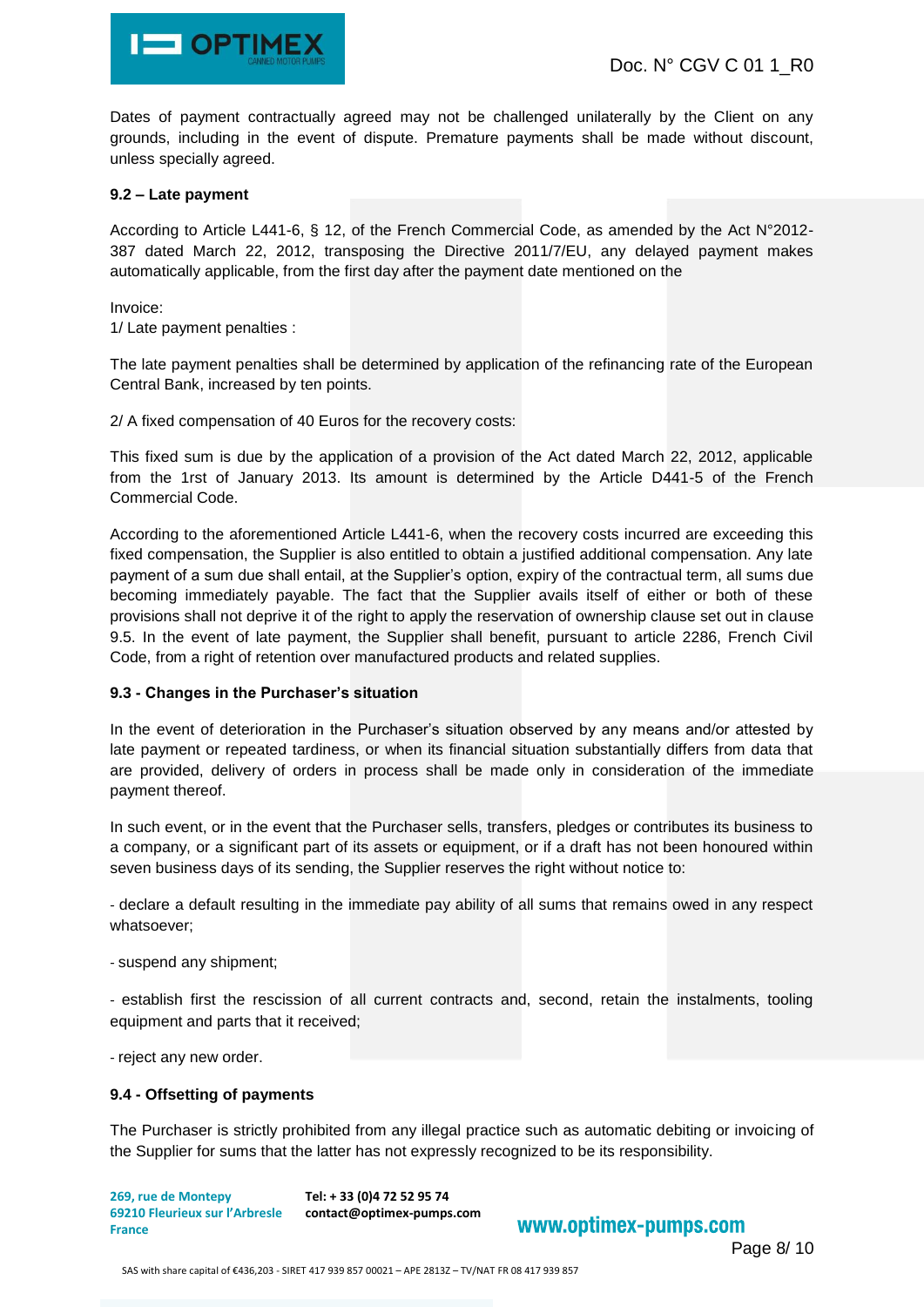

Any automatic debiting constitutes an outstanding payment giving rise to the application of the provisions regarding late payments, and may be sanctioned pursuant to article L442-6 I 8° of the Commercial Code. Only an offsetting effectuated under conditions specified by law is permitted.

### **9.5 - Reservation of ownership**

The Supplier retains full ownership of the subject products until the effective payment of the entire principal and ancillary items. Default of payment on any due date may entail the repossession of these products. However, upon delivery, the Purchaser assumes liability for damage that these products might incur or cause.

#### **10 - Warranty and liability**

## **10.1 - Exclusions of warranty and liability**

The warranty does not apply, with all liability of the Supplier being excluded, in the following cases:

- parts subjected to normal wear and tear ;

- installation or use that is not in conformity with the proper professional standards, or with the defined technical specifications ;

- failure to comply with the installation, use or maintenance instructions;
- defective oversight, storage or maintenance ;

- a change or intervention by the Purchaser or a third party in the product that is not authorized by the Supplier, or which is made with parts and/or consumables that are not original. The warranty does not apply, with all liability of the Supplier being excluded, in the event of default of payment by the Purchaser, without the latter having the right to prevail thereon in order to suspend or defer its payments.

#### **10.2 - Contractual warranty**

Unless otherwise stipulated, the Supplier provides a 12-month warranty from the date of provision of the products in the Supplier's premises. Said warranty covers only defective materials and manufacturing. To invoke the warranty, the Purchaser must immediately notify the Supplier in writing of defects it has observed in the product, and specify the operating circumstances in which these defects were noticed. The warranty, at the Supplier's discretion, consists only of repairing or replacing products that it finds defective upon their arrival at its premises. Travel, transport and shipment costs and assembly and disassembly costs such as handling costs are not included in the warranty.

#### **10.3 - Liability**

The Supplier's liability is strictly limited to compliance with contractual specifications. The Supplier shall manufacture the product or provide the service requested by the Purchaser in compliance with the standards of its profession. The Supplier's liability shall be limited to direct material damage suffered by the Purchaser due to wrongful acts or omissions of the Supplier when executing the contract.

The Supplier shall not be required to indemnify consequential or indirect damage such as operating losses, profits, deprivation of a right or opportunity, commercial injury, financial loss. The Supplier is not required to redress the injurious consequences of wrongful acts or omissions of the Purchaser or third parties in respect to execution of the contract, and that is especially so in the events listed in article 10.1. The Supplier is not liable for damage resulting from the Purchaser's use of technical documents, information or data coming from, or imposed by, the Purchaser. The Supplier's civil

**269, rue de Montepy 69210 Fleurieux sur l'Arbresle France**

**Tel: + 33 (0)4 72 52 95 74 contact@optimex-pumps.com**